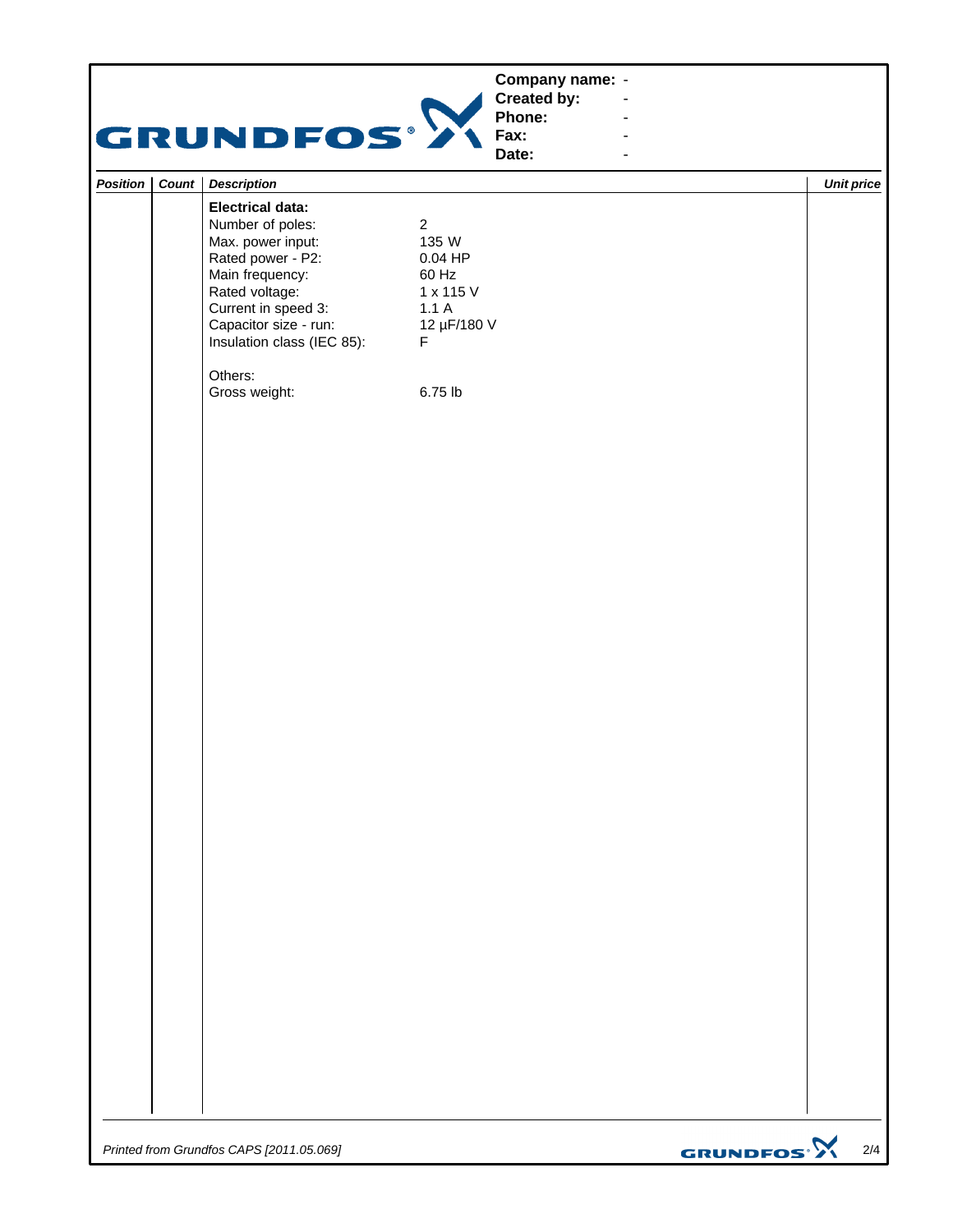

*Printed from Grundfos CAPS [2011.05.069]*

3/4